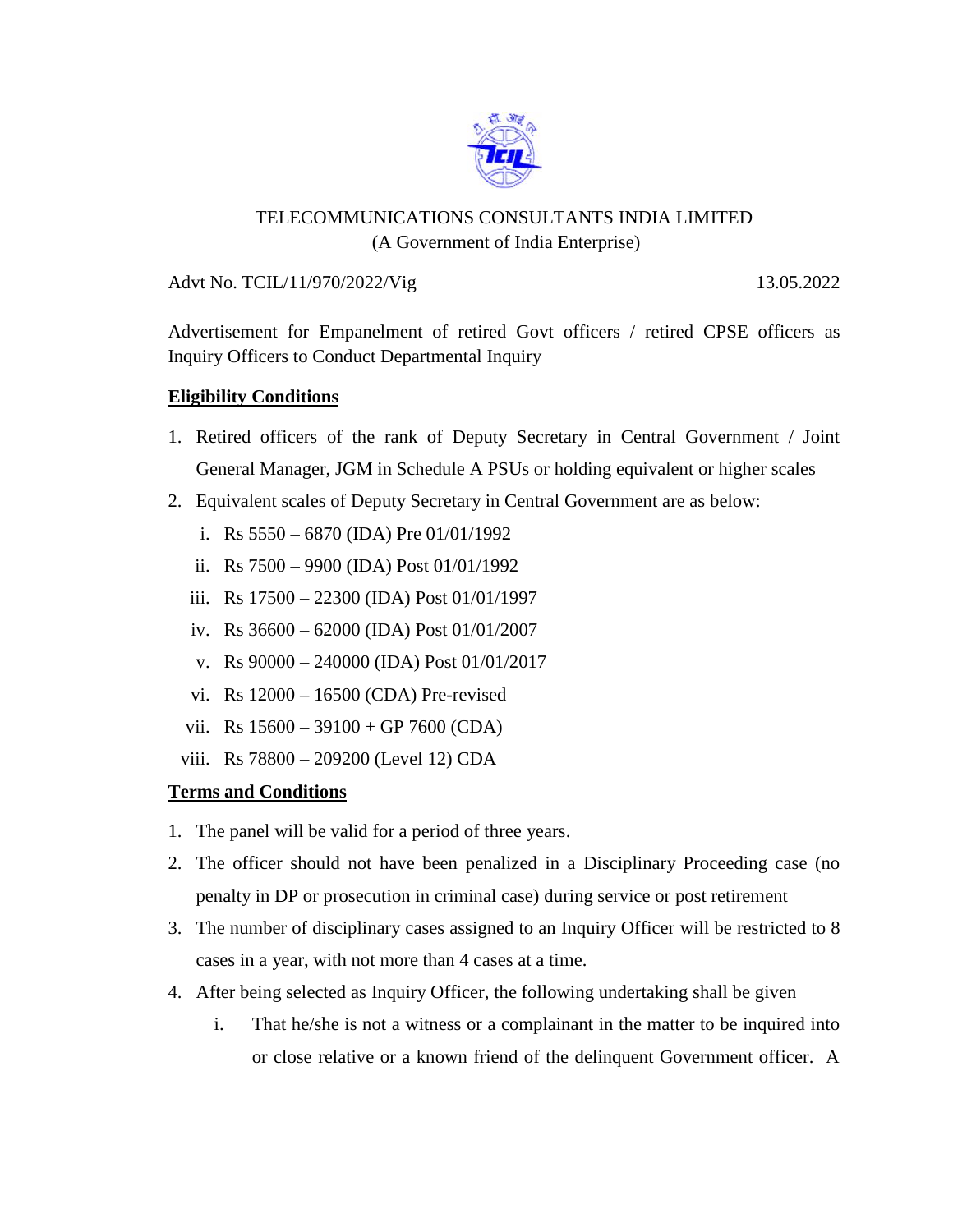certificate to this effect will be obtained from the Inquiry Officer with respect to every inquiry and placed on record.

- ii. Shall maintain strict secrecy in relation to the documents he/ she receives of information/data collected by him/her in connection with the inquiry and utilize the same only for the purpose of inquiry in the case entrusted to him/her.
- 5. No such documents/information or data shall be divulged to anyone during the Inquiry or after presentation of the Inquiry Report. All the records, reports etc. available with the Inquiry Officer shall be duly returned to the authority which appointed him/her as such, at the time of presentation of the Inquiry Report.
- 6. For Outstation cases the Inquiry Officer shall conduct the inquiry proceedings at a location taking into account the availability of records, station/place where the misconduct occurred as well as the convenience of the witnesses/PO etc. Video Conferencing should be utilized to the maximum extent possible to minimize travel undertaken by the IO/PO/CO.
- 7. For Outstation cases the Inquiry Officer shall undertake travel for conducting inquiry (in unavoidable circumstances) with the approval of the competent authority.
- 8. The Inquiry Officer shall submit the inquiry report after completing the inquiry within 180 days from the date of his/her appointment as the Inquiry Officer. Extension of time beyond 180 days can be granted only by the competent authority.
- 9. The rate of honorarium and other allowances payable to the Inquiry Officer will be as under:

|      |                        |               | Rate per case   |                                    |
|------|------------------------|---------------|-----------------|------------------------------------|
|      |                        | (in           | rupees)         | Rate per case (in rupees)          |
| Case | Description            | For           | <b>CDA</b>      | For IDA pattern                    |
|      |                        | pattern       |                 |                                    |
|      |                        |               |                 |                                    |
|      | Where the number of    | 80%           | of <sub>1</sub> | 80 % of (50% of (lowest of         |
| I    | witnesses cited in the | monthly       |                 | scale $+$ DA thereon)<br>of        |
|      | charge sheet is more   | basic pension |                 | equivalent officer retiring in the |
|      | than $10$              | drawn         |                 | year of appointment of IO)         |
|      |                        |               |                 | <b>OR</b>                          |
|      |                        |               |                 |                                    |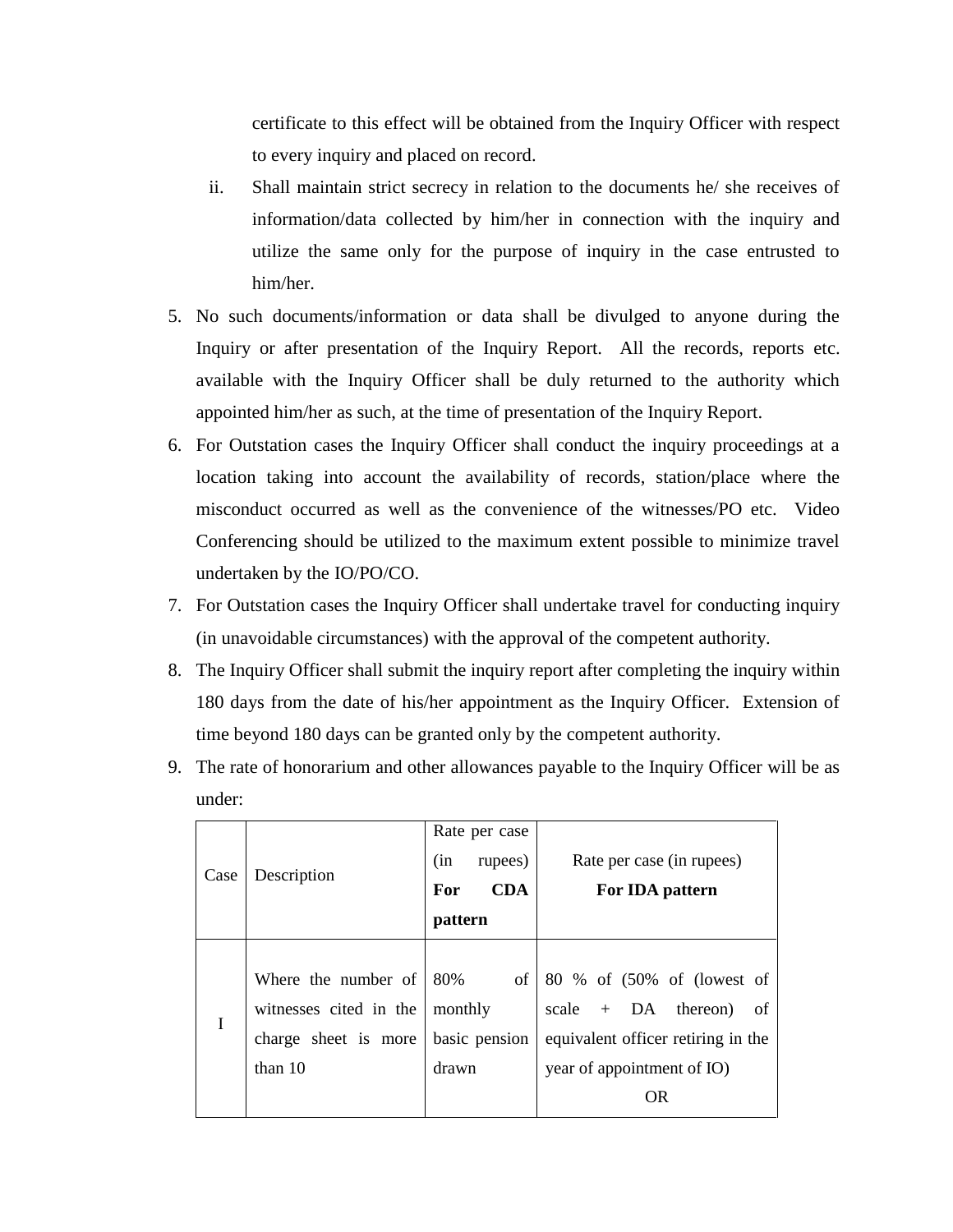|              |                         |               | 80 % of $(50\% \text{ of } (last basic +$            |
|--------------|-------------------------|---------------|------------------------------------------------------|
|              |                         |               | last DA thereon) at the time of                      |
|              |                         |               | retirement)                                          |
|              |                         |               |                                                      |
|              |                         |               | Whichever is greater of the two                      |
|              |                         |               | shall be payable                                     |
|              |                         |               | 60 % of (50% of (lowest of                           |
|              |                         |               | DA<br>scale<br>$+$<br>thereon)<br>of                 |
|              |                         |               | equivalent officer retiring in the                   |
|              |                         |               | year of appointment of IO)                           |
|              | Where the number of     | 60%<br>of     | <b>OR</b>                                            |
|              | witnesses cited in the  | monthly       | 60 % of $(50\% \text{ of } (\text{last basic } +$    |
| $\mathbf{I}$ | charge<br>sheet<br>are  | basic pension | last DA thereon) at the time of                      |
|              | between 6-10            | drawn         | retirement)                                          |
|              |                         |               |                                                      |
|              |                         |               | Whichever is greater of the two                      |
|              |                         |               | shall be payable                                     |
|              |                         |               |                                                      |
|              |                         |               | 50 % of (50% of (lowest of                           |
|              |                         |               | DA<br>thereon)<br>scale<br>$+$<br>of                 |
|              |                         |               | equivalent officer retiring in the                   |
|              |                         |               | year of appointment of IO)                           |
|              | Where the number of     | 50%<br>of     | <b>OR</b>                                            |
|              | witnesses cited in the  | monthly       | 50 % of $(50\% \text{ of } (last \text{ basic } +))$ |
| III          | charge<br>sheet is less | basic pension | last DA thereon) at the time of                      |
|              | than 6                  | drawn         | retirement)                                          |
|              |                         |               |                                                      |
|              |                         |               | Whichever is greater of the two                      |
|              |                         |               | shall be payable                                     |
|              |                         |               |                                                      |
|              |                         |               |                                                      |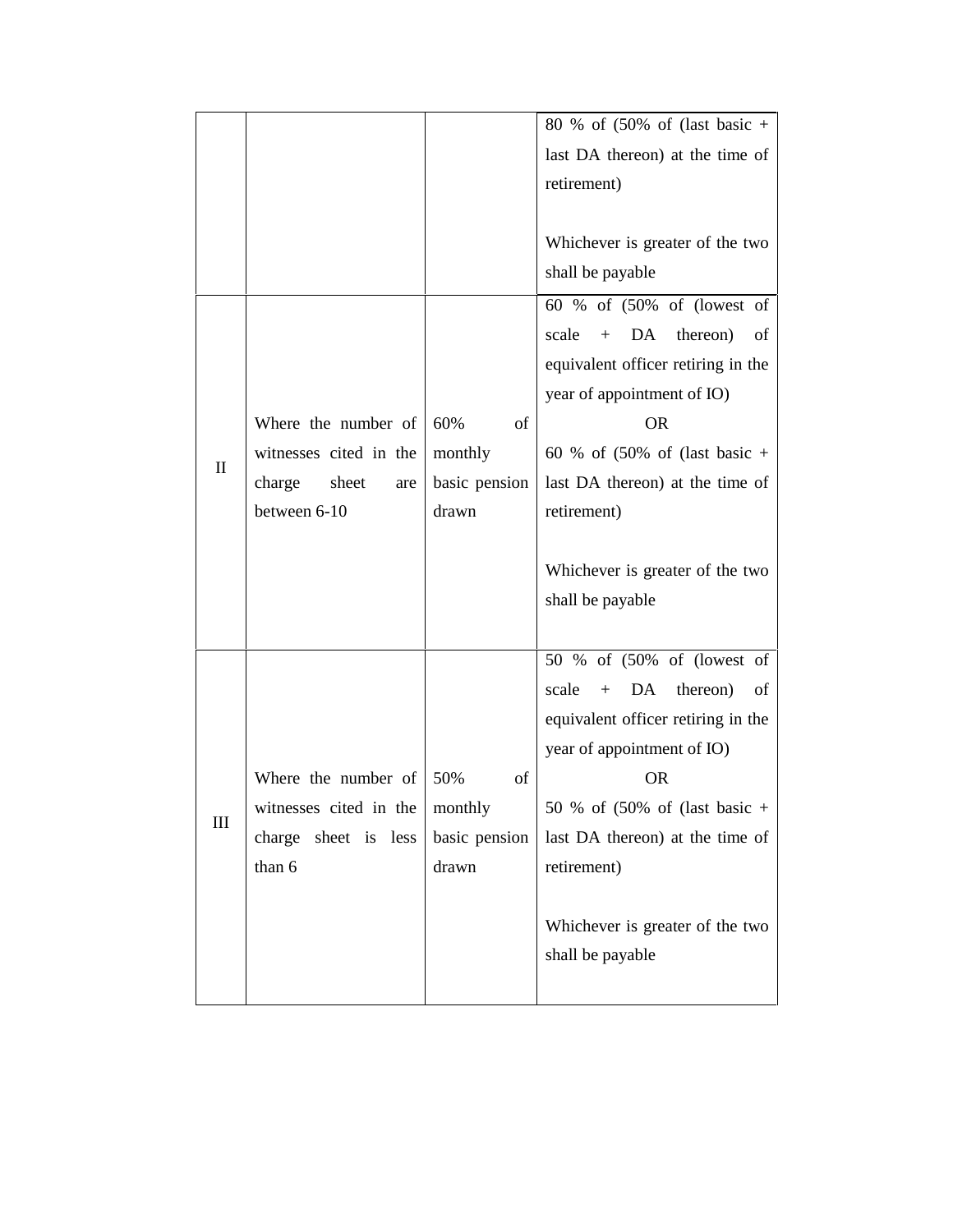| For<br>Local<br>Rs.40,000/- per case<br>Transportation<br>Subject to the condition that for outstation journey, the actual<br>For Outstation<br>expenses for Air/Railway AC I will be reimbursed in addition.<br>Transportation                                                                                                                                                        |
|----------------------------------------------------------------------------------------------------------------------------------------------------------------------------------------------------------------------------------------------------------------------------------------------------------------------------------------------------------------------------------------|
|                                                                                                                                                                                                                                                                                                                                                                                        |
| (subject to the approval of the competent authority and the<br>outstation journey by Air journey will be performed in the<br>cheapest of the entitled class as per their status before<br>retirement and tickets will be arranged by TCIL. Similarly<br>traveling by train would also be permissible/restricted as per<br>the fare of class entitled to the officer before retirement. |

|                 | Secretarial Assistance |             |  |
|-----------------|------------------------|-------------|--|
|                 | Where the number of    | Rs.40,000/- |  |
| $\mathbf{T}$    | witness cited in the   |             |  |
|                 | charge sheet is more   |             |  |
|                 | than $10$              |             |  |
|                 | Where the number of    |             |  |
| $\gamma$        | witnesses cited in the | Rs.30,000/0 |  |
|                 | charge sheet<br>are    |             |  |
|                 | between 6-10           |             |  |
|                 | Where the number of    |             |  |
| $^{\circ}$ HII' | witnesses cited in the | Rs.20,000/- |  |
|                 | charge sheet is less   |             |  |
|                 | than 6                 |             |  |

## **Necessary Instructions:**

- 1. Before applying, the candidate should ensure he/she fulfills the eligibility criteria and other norms mentioned in the advertisement.
- 2. TCIL reserves the right to cancel the empanelment process at any stage.